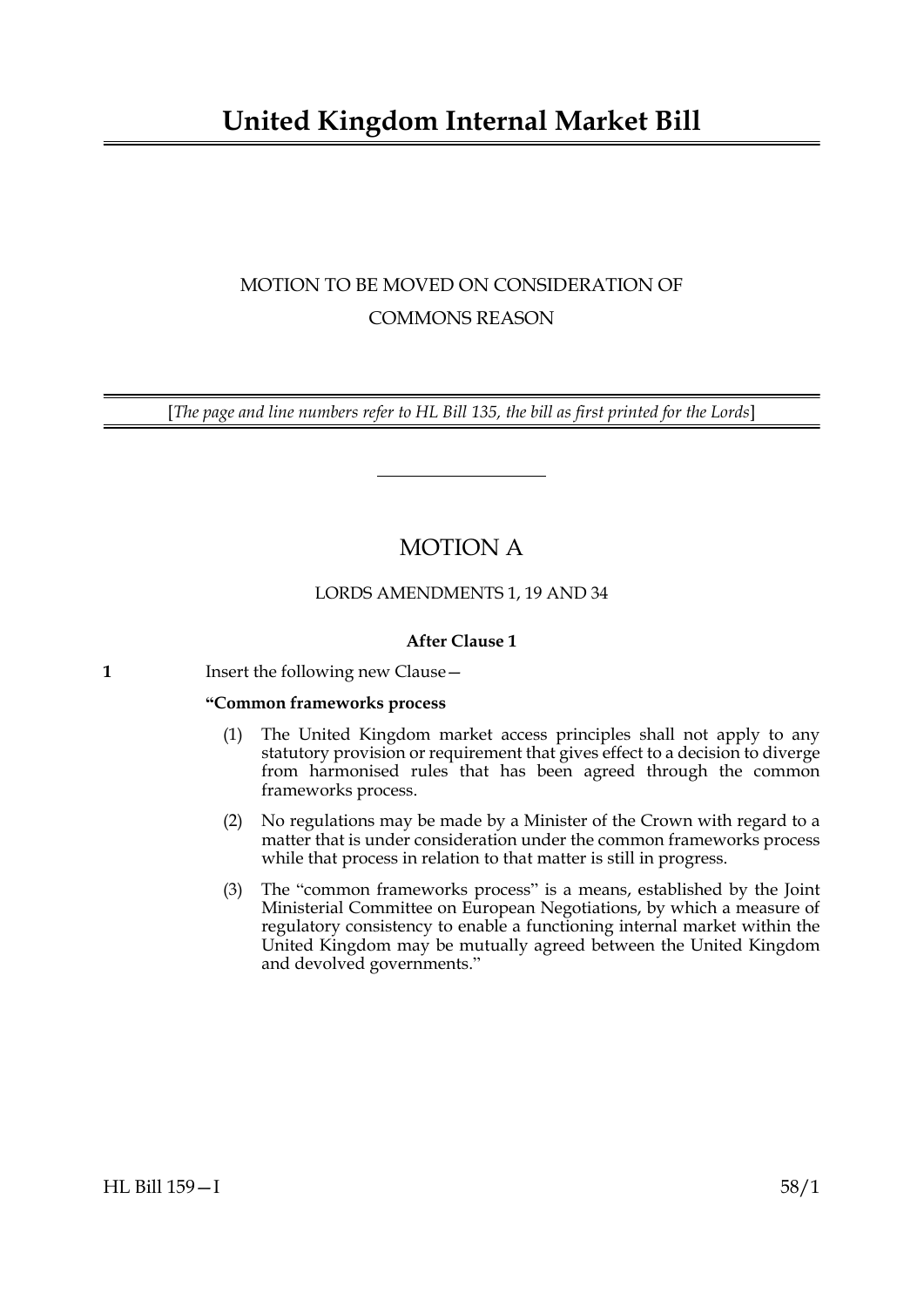### **After Clause 18**

| 19 | Insert the following new Clause - |
|----|-----------------------------------|
|----|-----------------------------------|

### **"Common frameworks process**

- The mutual recognition of authorisation requirements shall not apply to any regulatory requirement that gives effect to a decision to diverge from harmonised requirements that has been agreed through the common frameworks process.
- (2) No regulations may be made by a Minister of the Crown with regard to a matter that is under consideration under the common frameworks process while that process in relation to that matter is still in progress."

#### **Clause 25**

**34** Page 19, line 13, at end insert—

"( ) Section 22(2) does not apply if the provision has been agreed through the common frameworks process."

### COMMONS REASON

*The Commons disagree to Lords Amendments 1, 19 and 34 for the following Reason—*

**1A** *Because they will create legal uncertainty, which would be disruptive to business.*

LORDS NON-INSISTENCE AND AMENDMENTS IN LIEU

*The Lords do not insist on their Amendments 1, 19 and 34 to which the Commons have disagreed for their Reason 1A and do propose Amendments 1B, 1C and 1D in lieu—*

### **After Clause 1**

**1B** Insert the following new Clause —

### **"Common frameworks process**

- (1) The United Kingdom market access principles shall not apply to any statutory provision or requirement that gives effect to a decision to diverge from harmonised rules that has been agreed through the common frameworks process and states that its purpose is to give effect to that agreement.
- (2) No regulations may be made by a Minister of the Crown with regard to a matter that is under consideration under the common frameworks process while that process in relation to that matter is still in progress.
- (3) The common frameworks process is a means, established by the Joint Committee on European Negotiations, by which a measure of regulatory consistency to enable a functioning internal market within the United Kingdom may be mutually agreed between the United Kingdom and the devolved governments."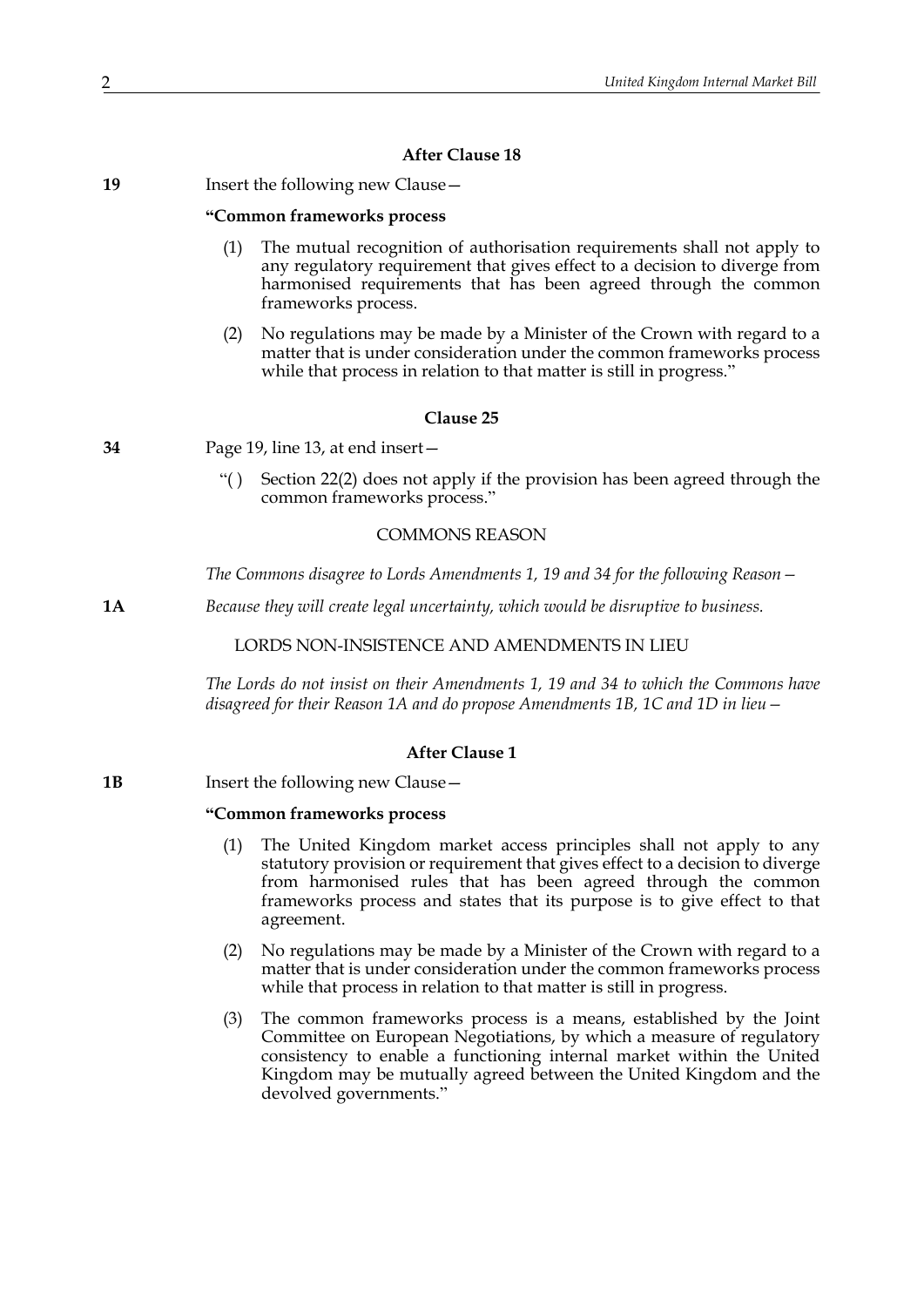### **After Clause 18**

**1C** Insert the following new Clause -

#### **"Common frameworks process**

- The mutual recognition of authorisation requirements shall not apply to any regulatory requirement that gives effect to a decision to diverge from harmonised rules that has been agreed through the common frameworks process and states that its purpose is to give effect to that agreement.
- (2) No regulations may be made by a Minister of the Crown with regard to a matter that is under consideration under the common frameworks process while that process in relation to that matter is still in progress."

#### **Clause 25**

**1D** Page 19, line 13, at end insert—

"( ) Section 22(2) does not apply if the provision has been agreed through the common frameworks process and it states that its purpose is to give effect to that agreement."

### COMMONS REASON

*The Commons disagree to Lords Amendments 1B, 1C and 1D for the following Reason—*

**1E** *Because the Lords Amendments will create legal uncertainty, which would be disruptive to business.*

### LORD NON-INSISTENCE AND AMENDMENTS IN LIEU

*The Lords do not insist on their Amendments 1B, 1C and 1D to which the Commons have disagreed for their Reason 1E but do propose Amendments 1F, 1G, 1H, 1J, 1K and 1L in lieu—*

### **Clause 10**

- **1F** Page 7, line 23, at end insert—
	- "( ) The Secretary of State must by regulations under subsection (2) exclude the application of the United Kingdom market access principles to a statutory provision or requirement that gives effect to a decision to diverge from harmonised rules that has been agreed through the common frameworks process."

#### **Clause 15**

**1G** Page 9, line 27, at end insert—

"( ) "Common frameworks process" means the process, established by the Joint Committee on European Negotiations, by which a measure of regulatory consistency to enable a functioning internal market within the United Kingdom may be mutually agreed between the United Kingdom and the devolved governments."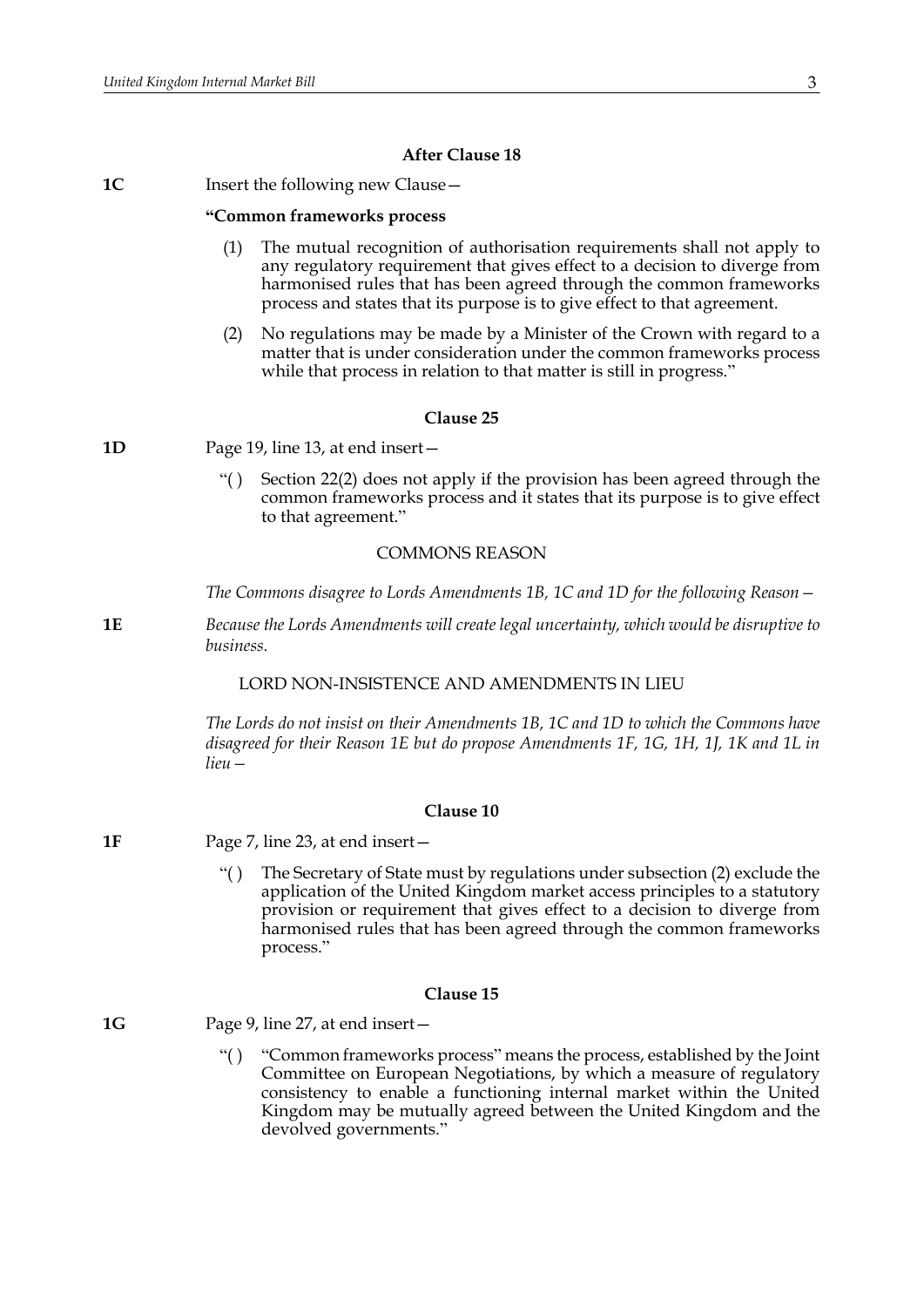### **Clause 17**

| 1H | Page 12, line 42, at end insert $-$                                                                                                                                                                                                                                                                                                                                                                                                                                                                                 |  |  |
|----|---------------------------------------------------------------------------------------------------------------------------------------------------------------------------------------------------------------------------------------------------------------------------------------------------------------------------------------------------------------------------------------------------------------------------------------------------------------------------------------------------------------------|--|--|
|    | ``()<br>The Secretary of State must by regulations under subsection (2) add the<br>services referred to in a statutory provision or requirement that gives effect<br>to a decision to diverge from harmonised rules that has been agreed<br>through the common frameworks process to the authorisation<br>requirements in Part 3 of Schedule 2 or the list of regulatory requirements,<br>as the case may be, to which section 18 (mutual recognition) or sections 19<br>and 20 (non-discrimination) do not apply." |  |  |
|    | Clause 21                                                                                                                                                                                                                                                                                                                                                                                                                                                                                                           |  |  |
| 1J | Page 14, line 35, at end insert –                                                                                                                                                                                                                                                                                                                                                                                                                                                                                   |  |  |
|    | ""common frameworks process" means the process, established by<br>the Joint Committee on European Negotiations, by which a<br>measure of regulatory consistency to enable a functioning internal<br>market within the United Kingdom may be mutually agreed<br>between the United Kingdom and the devolved governments;"                                                                                                                                                                                            |  |  |
|    | Clause 25                                                                                                                                                                                                                                                                                                                                                                                                                                                                                                           |  |  |
| 1К | Page 19, line 24, at end insert –                                                                                                                                                                                                                                                                                                                                                                                                                                                                                   |  |  |
|    | The Secretary of State must by regulations subject to the affirmative<br>``()<br>resolution procedure exclude the application of section 22(2) to a provision<br>which has been agreed through the common frameworks process."                                                                                                                                                                                                                                                                                      |  |  |
|    | Clause 27                                                                                                                                                                                                                                                                                                                                                                                                                                                                                                           |  |  |
| 1L | Page 21, line 19, at end insert –                                                                                                                                                                                                                                                                                                                                                                                                                                                                                   |  |  |
|    | ""common frameworks process" means the process, established by<br>the Joint Committee on European Negotiations, by which a<br>measure of regulatory consistency to enable a functioning internal<br>market within the United Kingdom may be mutually agreed<br>between the United Kingdom and the devolved governments;"                                                                                                                                                                                            |  |  |
|    | LORDS AMENDMENTS 12, 13 AND 56                                                                                                                                                                                                                                                                                                                                                                                                                                                                                      |  |  |
|    | Clause 10                                                                                                                                                                                                                                                                                                                                                                                                                                                                                                           |  |  |
| 12 | Leave out Clause 10 and insert the following new Clause-                                                                                                                                                                                                                                                                                                                                                                                                                                                            |  |  |
|    | "Exclusions from market access principles: public interest derogations                                                                                                                                                                                                                                                                                                                                                                                                                                              |  |  |
|    | The United Kingdom market access principles do not apply to, and sections<br>(1)<br>$2(3)$ and $5(3)$ do not affect the operation of, any requirements which $-$<br>pursue a legitimate aim,<br>(a)                                                                                                                                                                                                                                                                                                                 |  |  |
|    | are a proportionate means of achieving that aim, and<br>(b)<br>are not a disguised restriction on trade.<br>(c)                                                                                                                                                                                                                                                                                                                                                                                                     |  |  |
|    | A requirement is considered to pursue a legitimate aim if it makes a<br>(2)<br>contribution to the achievement of -                                                                                                                                                                                                                                                                                                                                                                                                 |  |  |

- (a) environmental standards and protection,
- (b) animal welfare,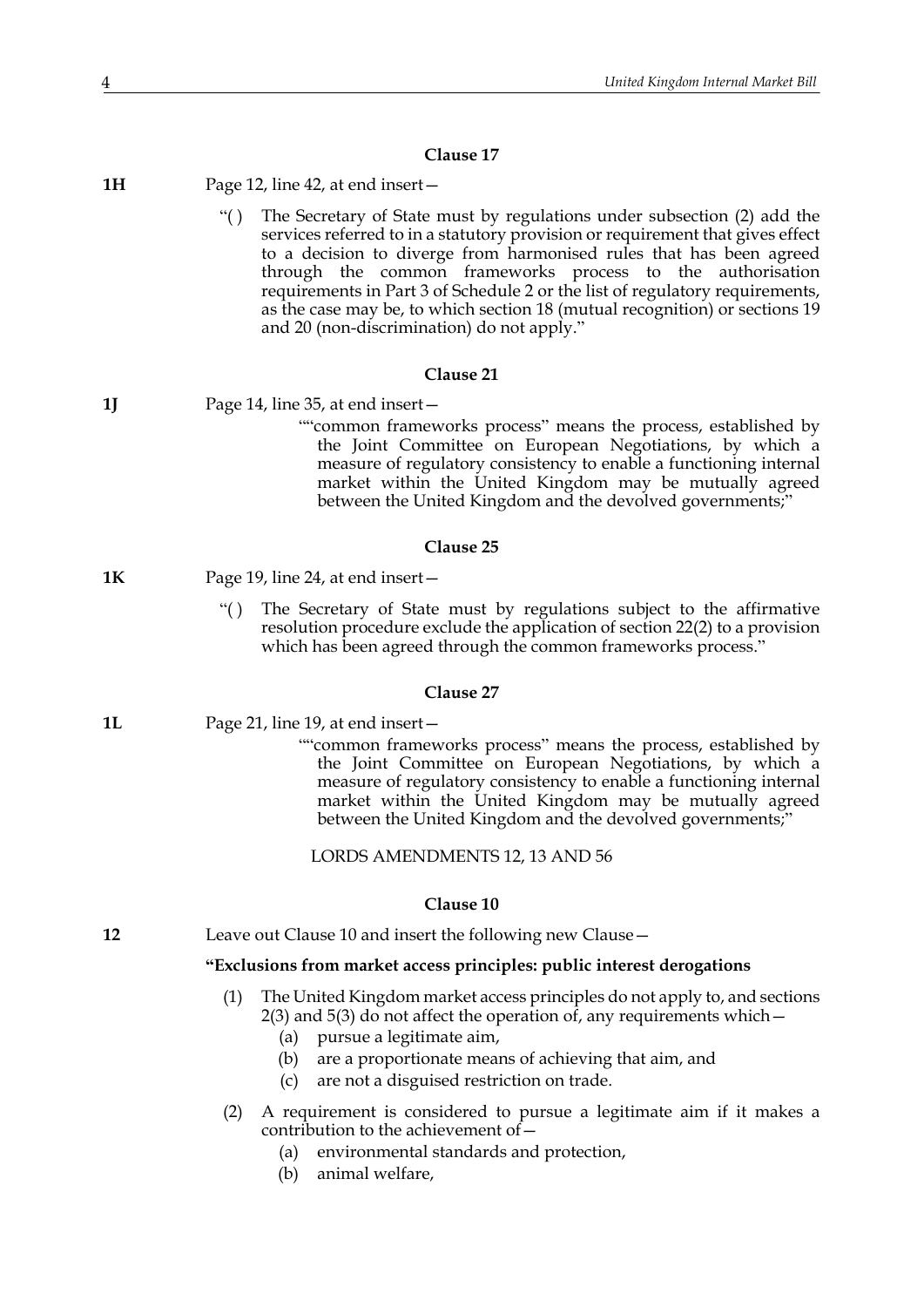- (c) consumer standards, including digital and artificial intelligence privacy rights,
- (d) employment rights and protections,
- (e) health and life of humans, animals or plants,
- (f) cultural expression,
- (g) regional socio-cultural characteristics, or
- (h) equality entitlements, rights and protections.
- (3) A requirement is considered disproportionate if the legitimate aim being pursued in the destination part of the United Kingdom is already achieved to the same or higher extent by requirements in the originating part of the United Kingdom."

#### **Clause 11**

**13** Page 8, line 9, leave out subsections (6) and (7)

#### **Schedule 1**

**56** Leave out Schedule 1

### COMMONS REASON

*The Commons disagree to Lords Amendments 8, 9, 12, 13, 17, 30 and 56 for the following Reason—*

**8A** *Because the omission of Schedule 1 by Lords Amendment No. 56 in consequence of replacing clause 10 with the new clause proposed by Lords Amendment No. 12 and the omission of powers to amend provisions of Parts 1 and 2 (including Schedules 1 and 2) by Lords Amendments Nos. 8, 9, 12, 17 and 30, would result in the Secretary of State being unable to respond quickly to the changing needs of the UK internal market.*

### LORDS NON-INSISTENCE, AMENDMENTS IN LIEU, INSISTENCE AND REASON

*The Lords do not insist on their Amendments 8, 9, 10, 11, 12, 15, 16, 17, 18, 30, 31, 32 and 33 to which the Commons have disagreed for their Reasons 8A, 10A and 15A, do propose Amendments 8B to 8D and 8F to 8K in lieu, do propose Amendment 8L in lieu of the words restored to the Bill by the Commons disagreement to Amendment 12 and do insist on their Amendments 13 and 56 for Reason 15B—*

### **Clause 10**

**8L** Leave out Clause 10 and insert the following new Clause—

### **"Exclusions from market access principles: public interest derogations**

- (1) The United Kingdom market access principles do not apply to, and sections 2(3) and 5(3) do not affect the operation of, any requirements which—
	- (a) pursue a legitimate aim,
	- (b) are a proportionate means of achieving that aim, and
	- (c) are not a disguised restriction on trade.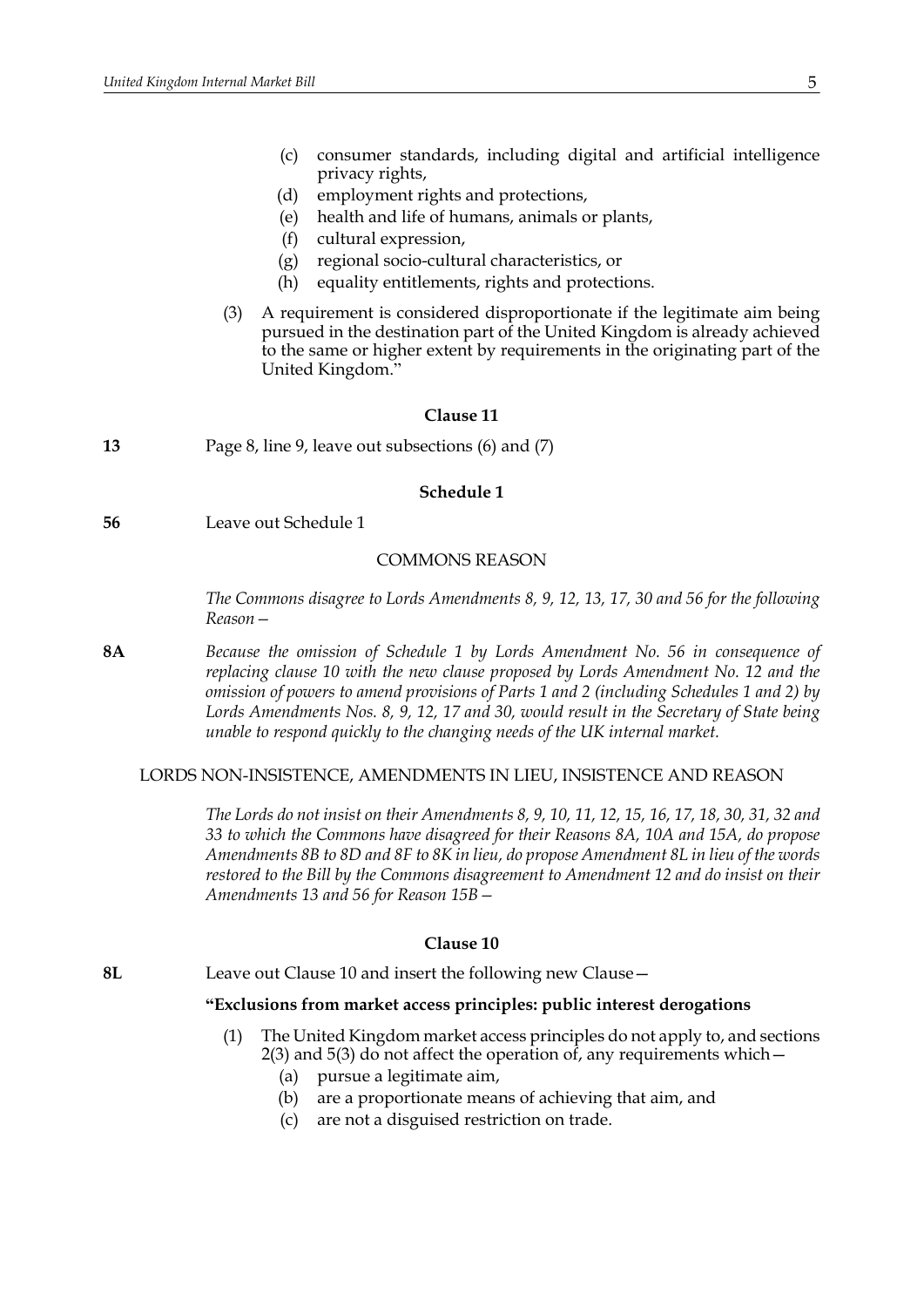- (2) A requirement is considered to pursue a legitimate aim if it makes a contribution to the achievement of—
	- (a) environmental standards and protection,
	- (b) animal welfare,
	- (c) consumer standards, including digital and artificial intelligence privacy rights,
	- (d) employment rights and protections,
	- (e) health and life of humans, animals or plants,
	- (f) protection of public health, or
	- (g) equality entitlements, rights and protections.
- (3) A requirement is considered disproportionate if the legitimate aim being pursued in the destination part of the United Kingdom is already achieved to the same or higher extent by requirements in the originating part of the United Kingdom."
- **15B** *Because the Lords wish the Commons to consider the matter again.*

### COMMONS DISAGREEMENT, INSISTENCE AND AMENDMENT IN LIEU

*The Commons disagree to Lords Amendment 8L, insist on their disagreement to Lords Amendments 13 and 56, and propose the following Amendment in lieu of Lords Amendments 8L, 13 and 56—*

### **Clause 10**

**15C** Page 7, line 25, at end insert—

- "(4) Before making regulations under subsection (2), the Secretary of State must seek the consent of the Scottish Ministers, the Welsh Ministers and the Department for the Economy in Northern Ireland.
- (5) If consent to the making of the regulations is not given by any of those authorities within the period of one month beginning with the day on which it is sought from that authority, the Secretary of State may make the regulations without that consent.
- (6) If regulations are made in reliance on subsection (5), the Secretary of State must publish a statement explaining why the Secretary of State decided to make the regulations without the consent of the authority or authorities concerned."

### LORDS NON-INSISTENCE, AGREEMENT AND AMENDMENT TO WORDS RESTORED TO THE BILL

*The Lords do not insist on their Amendment 8L to which the Commons have disagreed, do not insist on their insistence on their Amendments 13 and 56 to which the Commons have insisted on their disagreement, do agree with the Commons in their Amendment 15C and do propose Amendment 8M as an amendment to the words restored to the Bill by noninsistence on Amendments 8L, 13 and 56—*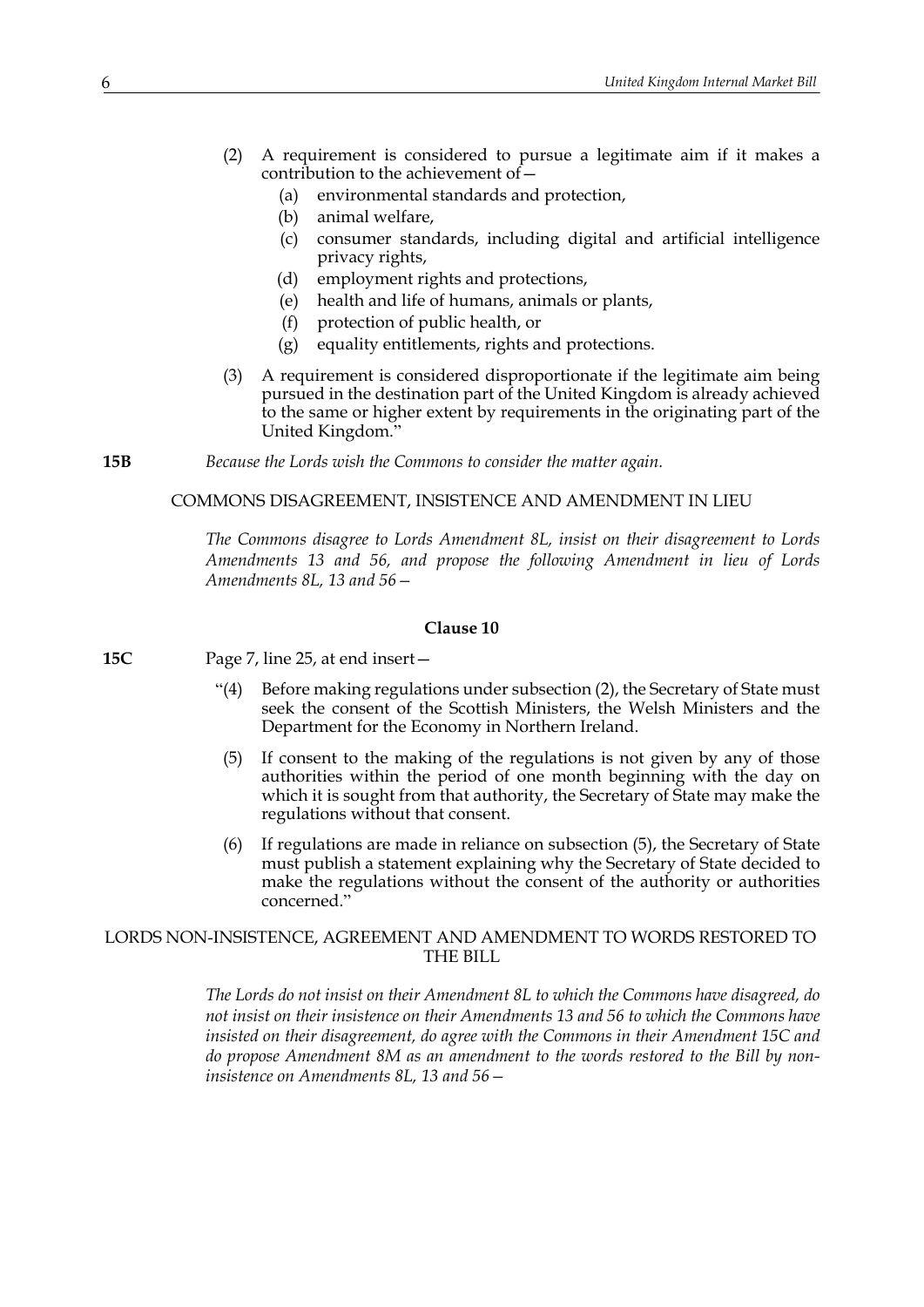### **Schedule 1**

**8M** Page 48, line 47, at end insert—

- "5A (1) The United Kingdom market access principles do not apply to, and sections 2(3) and 5(3) do not affect the operation of, any requirements which—
	- (a) make a contribution to the achievement of  $-$ 
		- (i) environmental standards and protection, or
		- (ii) protection of public health,
	- (b) are a proportionate means of achieving that aim, and
	- (c) are not a disguised restriction on trade.
	- (2) For the purposes of subparagraph (1)(b), a requirement is considered disproportionate if the aim being pursued in the destination part of the United Kingdom is already achieved to the same or a higher extent by requirements in the originating part of the United Kingdom."

### COMMONS REASON

*The Commons disagree to Lords Amendments 1F, 1G, 1H, 1J, 1K, 1L and 8M for the following Reason—*

- **8N** *Because the Lords Amendments would be detrimental to the clarity, simplicity and certainty of the United Kingdom internal market regime to be established by the Bill.*
- **A Lord Callanan to move, That this House do not insist on its Amendments 1F, 1G, 1H, 1J, 1K, 1L and 8M to which the Commons have disagreed for their Reason 8N, but do propose the following amendments in lieu—**

### **Clause 10**

- **8P** Page 7, line 23, at end insert—
	- "(2A) The power under subsection (2) may, for example, be exercised to give effect to an agreement that—
		- (a) forms part of a common framework agreement, and
		- (b) provides that certain cases, matters, requirements or provision should be excluded from the application of the market access principles.
	- (2B) A "common framework agreement" is a consensus between a Minister of the Crown and one or more devolved administrations as to how devolved or transferred matters previously governed by EU law are to be regulated after IP completion day.
	- (2C) References in this section to devolved or transferred matters include reference to corresponding matters in England.
	- (2D) When determining whether a matter is a devolved or transferred matter for the purposes of this section, the following provisions are to be ignored—
		- (a) section 30A of the Scotland Act 1998;
		- (b) section 109A of the Government of Wales Act 2006;
		- (c) section 6A of the Northern Ireland Act 1998.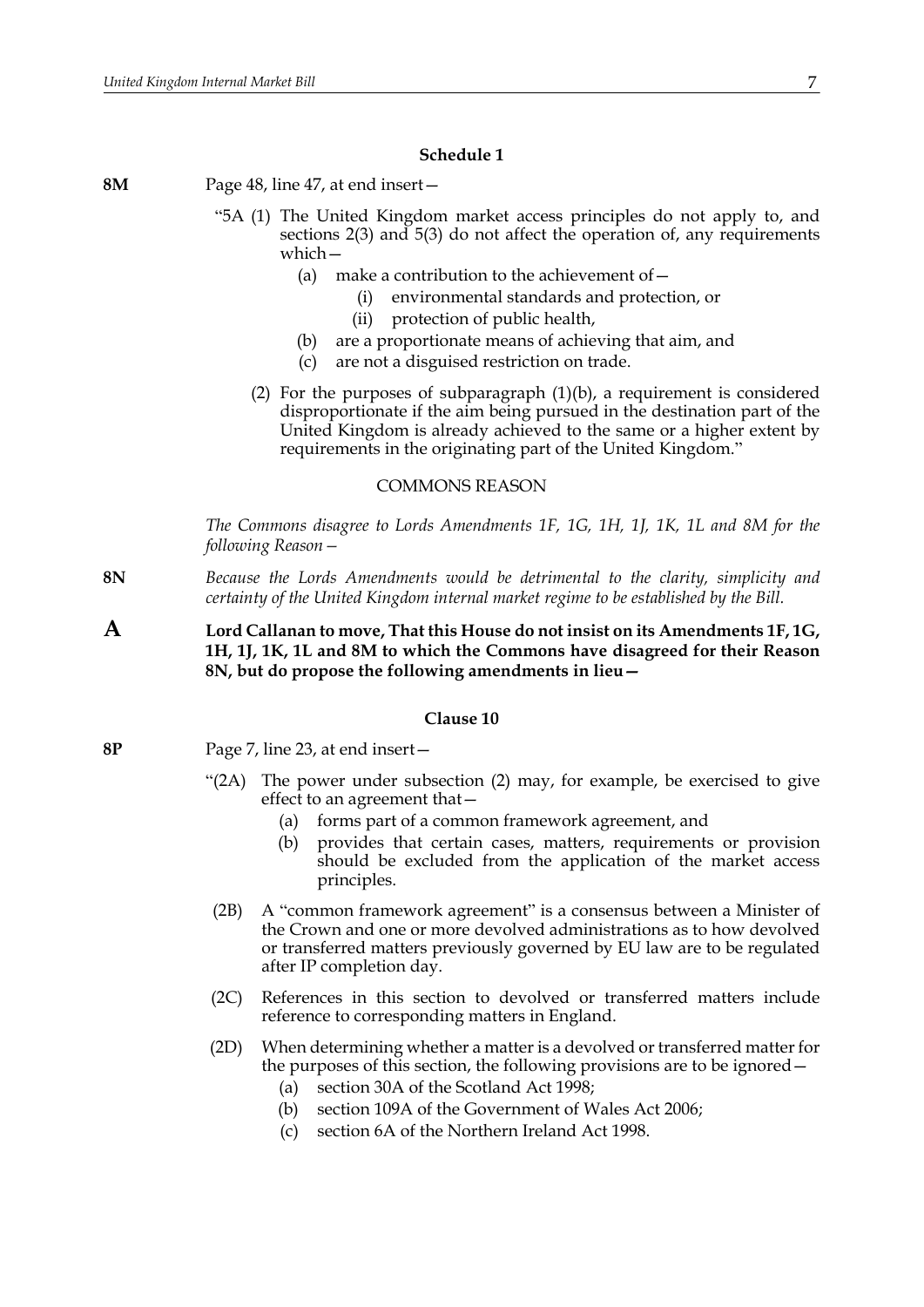(2E) In making regulations under subsection (2), the Secretary of State must have regard to the importance of facilitating the access to the market within Great Britain of qualifying Northern Ireland goods."

**8Q** Page 7, line 25, at end insert—

"(7) In this section—

"devolved administrations" means—

- (a) the Scottish Ministers,
- (b) the Welsh Ministers, and
- (c) a Northern Ireland department;
- "qualifying Northern Ireland goods" has the same meaning as in section  $43$ ."

### **Clause 17**

- **8R** Page 12, line 40, at end insert—
	- "(2A) The power under subsection (2) may, for example, be exercised to give effect to an agreement that—
		- (a) forms part of a common framework agreement, and
		- (b) provides that certain cases, matters, requirements or provision should be excluded from the application of this Part.
	- (2B) A "common framework agreement" is a consensus between a Minister of the Crown and one or more devolved administrations as to how devolved or transferred matters previously governed by EU law are to be regulated after IP completion day.
	- (2C) References in this section to devolved or transferred matters include reference to corresponding matters in England.
	- (2D) When determining whether a matter is a devolved or transferred matter for the purposes of this section, the following provisions are to be ignored—
		- (a) section 30A of the Scotland Act 1998;
		- (b) section 109A of the Government of Wales Act 2006;
		- (c) section 6A of the Northern Ireland Act 1998."
- **8S** Page 12, line 45, at end insert—
	- "(7) In this section "devolved administrations" means—
		- (a) the Scottish Ministers,
		- (b) the Welsh Ministers, and
		- (c) a Northern Ireland department.".

### **Clause 31**

| <b>8T</b> | Page 23, line 39, at end insert $-$ |                                                                                                                              |  |
|-----------|-------------------------------------|------------------------------------------------------------------------------------------------------------------------------|--|
|           | $\degree$ (c)                       | any interaction between the operation of those Parts and common<br>framework agreements;                                     |  |
|           | (d)                                 | the impact of common framework agreements on the operation and<br>development of the internal market in the United Kingdom." |  |
| 8U        | Page 24, line 16, at end insert $-$ |                                                                                                                              |  |
|           |                                     | "common framework agreements" has the meaning given by section                                                               |  |

common tramework agreements" has the meaning given by section  $10;$ ".